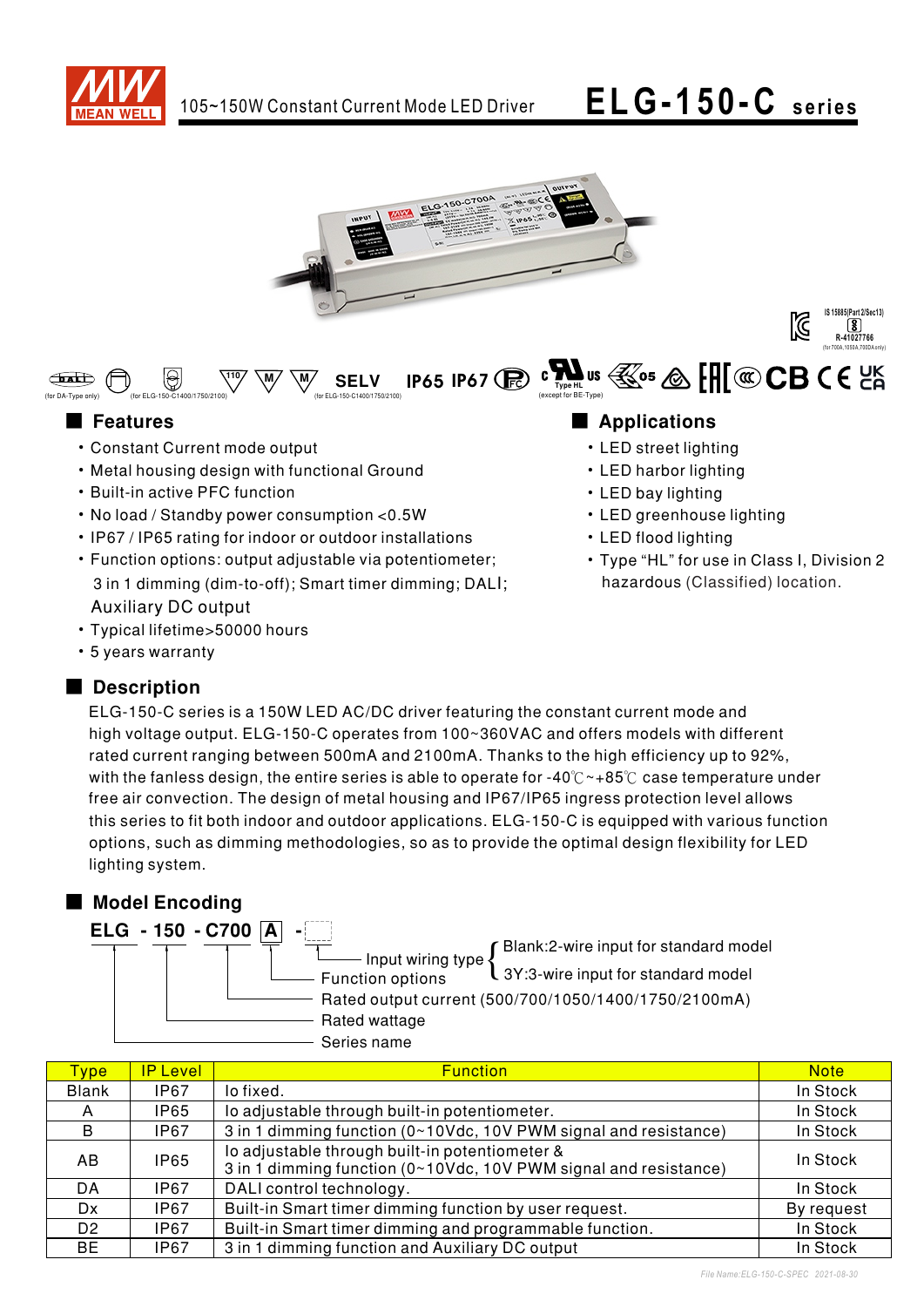

| JELUIFIUMI IUN      |                                                                                                                                                                                                                                                                                                                                                                                                                                                                                                                                                                                                                                                                                                                                                                                                                                                                                                                                                                                                                                                                                             |                                           |                                                                                                                                                                                                                                                                                   |                                                                                                                                                                      |                                                                                                                          |                 |                |                 |  |
|---------------------|---------------------------------------------------------------------------------------------------------------------------------------------------------------------------------------------------------------------------------------------------------------------------------------------------------------------------------------------------------------------------------------------------------------------------------------------------------------------------------------------------------------------------------------------------------------------------------------------------------------------------------------------------------------------------------------------------------------------------------------------------------------------------------------------------------------------------------------------------------------------------------------------------------------------------------------------------------------------------------------------------------------------------------------------------------------------------------------------|-------------------------------------------|-----------------------------------------------------------------------------------------------------------------------------------------------------------------------------------------------------------------------------------------------------------------------------------|----------------------------------------------------------------------------------------------------------------------------------------------------------------------|--------------------------------------------------------------------------------------------------------------------------|-----------------|----------------|-----------------|--|
| <b>MODEL</b>        |                                                                                                                                                                                                                                                                                                                                                                                                                                                                                                                                                                                                                                                                                                                                                                                                                                                                                                                                                                                                                                                                                             | ELG-150-C500                              | ELG-150-C700                                                                                                                                                                                                                                                                      | ELG-150-C1050                                                                                                                                                        | ELG-150-C1400                                                                                                            | ELG-150-C1750   | ELG-150-C2100  |                 |  |
|                     | <b>RATED CURRENT</b>                                                                                                                                                                                                                                                                                                                                                                                                                                                                                                                                                                                                                                                                                                                                                                                                                                                                                                                                                                                                                                                                        |                                           | 500 <sub>m</sub> A                                                                                                                                                                                                                                                                | 700mA                                                                                                                                                                | 1050mA                                                                                                                   | 1400mA          | 1750mA         | 2100mA          |  |
|                     |                                                                                                                                                                                                                                                                                                                                                                                                                                                                                                                                                                                                                                                                                                                                                                                                                                                                                                                                                                                                                                                                                             |                                           | 100VAC ~ 180VAC                                                                                                                                                                                                                                                                   |                                                                                                                                                                      |                                                                                                                          |                 |                |                 |  |
|                     | <b>RATED</b><br><b>POWER</b>                                                                                                                                                                                                                                                                                                                                                                                                                                                                                                                                                                                                                                                                                                                                                                                                                                                                                                                                                                                                                                                                | (For All the Types)                       | 105W                                                                                                                                                                                                                                                                              | 105W                                                                                                                                                                 | 105W                                                                                                                     | 105W            | 105W           | 105W            |  |
|                     |                                                                                                                                                                                                                                                                                                                                                                                                                                                                                                                                                                                                                                                                                                                                                                                                                                                                                                                                                                                                                                                                                             |                                           | 200VAC ~ 305VAC                                                                                                                                                                                                                                                                   |                                                                                                                                                                      |                                                                                                                          |                 |                |                 |  |
|                     |                                                                                                                                                                                                                                                                                                                                                                                                                                                                                                                                                                                                                                                                                                                                                                                                                                                                                                                                                                                                                                                                                             | (Except for BE Type)                      | 150W                                                                                                                                                                                                                                                                              | 149.8W                                                                                                                                                               | 150.15W                                                                                                                  | 149.8W          | 150.5W         | 151.2W          |  |
|                     |                                                                                                                                                                                                                                                                                                                                                                                                                                                                                                                                                                                                                                                                                                                                                                                                                                                                                                                                                                                                                                                                                             | (For BE Type only)                        | 135W                                                                                                                                                                                                                                                                              | 134.4W                                                                                                                                                               | 134.4W                                                                                                                   | 133W            | 133W           | 134.4W          |  |
|                     |                                                                                                                                                                                                                                                                                                                                                                                                                                                                                                                                                                                                                                                                                                                                                                                                                                                                                                                                                                                                                                                                                             | CONSTANT CURRENT REGION Note.2 150 ~ 300V |                                                                                                                                                                                                                                                                                   | $107 - 214V$                                                                                                                                                         | $72 - 143V$                                                                                                              | $54 - 107V$     | $43 - 86V$     | $36 - 72V$      |  |
| <b>OUTPUT</b>       | <b>CONSTANT CURRENT REGION Note.2   150 ~ 270V</b>                                                                                                                                                                                                                                                                                                                                                                                                                                                                                                                                                                                                                                                                                                                                                                                                                                                                                                                                                                                                                                          |                                           |                                                                                                                                                                                                                                                                                   | $107 - 192V$                                                                                                                                                         | 72~128V                                                                                                                  | $54 - 95V$      | $43 - 76V$     | $36 - 64V$      |  |
|                     | (For BE Type only)                                                                                                                                                                                                                                                                                                                                                                                                                                                                                                                                                                                                                                                                                                                                                                                                                                                                                                                                                                                                                                                                          |                                           |                                                                                                                                                                                                                                                                                   |                                                                                                                                                                      |                                                                                                                          |                 |                |                 |  |
|                     | <b>OPEN CIRCUIT VOLTAGE(max.)</b>                                                                                                                                                                                                                                                                                                                                                                                                                                                                                                                                                                                                                                                                                                                                                                                                                                                                                                                                                                                                                                                           |                                           | 315V                                                                                                                                                                                                                                                                              | 225V                                                                                                                                                                 | 151V                                                                                                                     | 115V            | 94V            | 80V             |  |
|                     | <b>CURRENT ADJ. RANGE</b><br><b>CURRENT RIPPLE</b>                                                                                                                                                                                                                                                                                                                                                                                                                                                                                                                                                                                                                                                                                                                                                                                                                                                                                                                                                                                                                                          |                                           |                                                                                                                                                                                                                                                                                   |                                                                                                                                                                      | Adjustable for A/AB-Type only (via built-in potentiometer)                                                               |                 |                |                 |  |
|                     |                                                                                                                                                                                                                                                                                                                                                                                                                                                                                                                                                                                                                                                                                                                                                                                                                                                                                                                                                                                                                                                                                             |                                           | $250 - 500$ mA                                                                                                                                                                                                                                                                    | $350 - 700mA$                                                                                                                                                        | $525 - 1050mA$                                                                                                           | $700 - 1400$ mA | $875 - 1750mA$ | $1050 - 2100mA$ |  |
|                     |                                                                                                                                                                                                                                                                                                                                                                                                                                                                                                                                                                                                                                                                                                                                                                                                                                                                                                                                                                                                                                                                                             |                                           | 5.0% max. @rated current                                                                                                                                                                                                                                                          |                                                                                                                                                                      |                                                                                                                          |                 |                |                 |  |
|                     | <b>CURRENT TOLERANCE</b>                                                                                                                                                                                                                                                                                                                                                                                                                                                                                                                                                                                                                                                                                                                                                                                                                                                                                                                                                                                                                                                                    |                                           | ±5.0%                                                                                                                                                                                                                                                                             |                                                                                                                                                                      |                                                                                                                          |                 |                |                 |  |
|                     | <b>AUXILIARY DC OUTPUT</b>                                                                                                                                                                                                                                                                                                                                                                                                                                                                                                                                                                                                                                                                                                                                                                                                                                                                                                                                                                                                                                                                  |                                           | Nominal 15V(deviation 11.5~15.5V)@0.3A for BE-Type only                                                                                                                                                                                                                           |                                                                                                                                                                      |                                                                                                                          |                 |                |                 |  |
|                     | SET UP TIME Note.4                                                                                                                                                                                                                                                                                                                                                                                                                                                                                                                                                                                                                                                                                                                                                                                                                                                                                                                                                                                                                                                                          |                                           | 500ms/230VAC<br>1600ms/115VAC                                                                                                                                                                                                                                                     |                                                                                                                                                                      |                                                                                                                          |                 |                |                 |  |
|                     |                                                                                                                                                                                                                                                                                                                                                                                                                                                                                                                                                                                                                                                                                                                                                                                                                                                                                                                                                                                                                                                                                             |                                           |                                                                                                                                                                                                                                                                                   |                                                                                                                                                                      |                                                                                                                          |                 |                |                 |  |
|                     | <b>VOLTAGE RANGE</b> Note.3                                                                                                                                                                                                                                                                                                                                                                                                                                                                                                                                                                                                                                                                                                                                                                                                                                                                                                                                                                                                                                                                 |                                           | $100 - 305$ VAC<br>142 ~ 431VDC continue, 320VAC for 24Hrs; 360VAC for 1Hr<br>(Please refer to "STATIC CHARACTERISTIC" section)                                                                                                                                                   |                                                                                                                                                                      |                                                                                                                          |                 |                |                 |  |
|                     |                                                                                                                                                                                                                                                                                                                                                                                                                                                                                                                                                                                                                                                                                                                                                                                                                                                                                                                                                                                                                                                                                             |                                           |                                                                                                                                                                                                                                                                                   |                                                                                                                                                                      |                                                                                                                          |                 |                |                 |  |
|                     | <b>FREQUENCY RANGE</b>                                                                                                                                                                                                                                                                                                                                                                                                                                                                                                                                                                                                                                                                                                                                                                                                                                                                                                                                                                                                                                                                      |                                           | $47 - 63$ Hz                                                                                                                                                                                                                                                                      |                                                                                                                                                                      |                                                                                                                          |                 |                |                 |  |
|                     | POWER FACTOR (Typ.)                                                                                                                                                                                                                                                                                                                                                                                                                                                                                                                                                                                                                                                                                                                                                                                                                                                                                                                                                                                                                                                                         |                                           |                                                                                                                                                                                                                                                                                   |                                                                                                                                                                      | PF≥0.97/115VAC, PF≥0.95/230VAC, PF≥0.92/277VAC@full load<br>(Please refer to "POWER FACTOR (PF) CHARACTERISTIC" section) |                 |                |                 |  |
|                     |                                                                                                                                                                                                                                                                                                                                                                                                                                                                                                                                                                                                                                                                                                                                                                                                                                                                                                                                                                                                                                                                                             |                                           |                                                                                                                                                                                                                                                                                   |                                                                                                                                                                      |                                                                                                                          |                 |                |                 |  |
|                     | TOTAL HARMONIC DISTORTION                                                                                                                                                                                                                                                                                                                                                                                                                                                                                                                                                                                                                                                                                                                                                                                                                                                                                                                                                                                                                                                                   |                                           | THD<20%(@load≧50%/115VC; @load≧60%/230VAC; @load≧75%/277VAC)<br>(Please refer to "TOTAL HARMONIC DISTORTION(THD)" section)                                                                                                                                                        |                                                                                                                                                                      |                                                                                                                          |                 |                |                 |  |
| <b>INPUT</b>        |                                                                                                                                                                                                                                                                                                                                                                                                                                                                                                                                                                                                                                                                                                                                                                                                                                                                                                                                                                                                                                                                                             |                                           |                                                                                                                                                                                                                                                                                   |                                                                                                                                                                      |                                                                                                                          |                 |                |                 |  |
|                     | EFFICIENCY (Typ.)                                                                                                                                                                                                                                                                                                                                                                                                                                                                                                                                                                                                                                                                                                                                                                                                                                                                                                                                                                                                                                                                           |                                           | 92%                                                                                                                                                                                                                                                                               | 92%                                                                                                                                                                  | 92%                                                                                                                      | 91%             | 91%            | 91%             |  |
|                     |                                                                                                                                                                                                                                                                                                                                                                                                                                                                                                                                                                                                                                                                                                                                                                                                                                                                                                                                                                                                                                                                                             | EFFICIENCY (Typ.)(for BE Type only)       | 90%                                                                                                                                                                                                                                                                               | 90%                                                                                                                                                                  | 90%                                                                                                                      | 89%             | 89%            | 89%             |  |
|                     | AC CURRENT (Typ.)                                                                                                                                                                                                                                                                                                                                                                                                                                                                                                                                                                                                                                                                                                                                                                                                                                                                                                                                                                                                                                                                           |                                           | 1.7A/115VAC                                                                                                                                                                                                                                                                       | 0.9A/230VAC                                                                                                                                                          | 0.7A/277VAC                                                                                                              |                 |                |                 |  |
|                     | <b>INRUSH CURRENT(Typ.)</b>                                                                                                                                                                                                                                                                                                                                                                                                                                                                                                                                                                                                                                                                                                                                                                                                                                                                                                                                                                                                                                                                 |                                           | COLD START 65A(twidth=485µs measured at 50% Ipeak)/230VAC; Per NEMA 410                                                                                                                                                                                                           |                                                                                                                                                                      |                                                                                                                          |                 |                |                 |  |
|                     | MAX. No. of PSUs on 16A<br><b>CIRCUIT BREAKER</b>                                                                                                                                                                                                                                                                                                                                                                                                                                                                                                                                                                                                                                                                                                                                                                                                                                                                                                                                                                                                                                           |                                           | 3 units (circuit breaker of type B) / 6 units (circuit breaker of type C) at 230VAC                                                                                                                                                                                               |                                                                                                                                                                      |                                                                                                                          |                 |                |                 |  |
|                     | <b>LEAKAGE CURRENT</b>                                                                                                                                                                                                                                                                                                                                                                                                                                                                                                                                                                                                                                                                                                                                                                                                                                                                                                                                                                                                                                                                      |                                           | <0.75mA / 277VAC                                                                                                                                                                                                                                                                  |                                                                                                                                                                      |                                                                                                                          |                 |                |                 |  |
|                     | <b>NO LOAD / STANDBY</b>                                                                                                                                                                                                                                                                                                                                                                                                                                                                                                                                                                                                                                                                                                                                                                                                                                                                                                                                                                                                                                                                    |                                           | No load power consumption <0.5W for Blank / A / Dx / D2-Type                                                                                                                                                                                                                      |                                                                                                                                                                      |                                                                                                                          |                 |                |                 |  |
|                     | <b>POWER CONSUMPTION</b>                                                                                                                                                                                                                                                                                                                                                                                                                                                                                                                                                                                                                                                                                                                                                                                                                                                                                                                                                                                                                                                                    |                                           | Standby power consumption <0.5W for B / AB / DA-Type                                                                                                                                                                                                                              |                                                                                                                                                                      |                                                                                                                          |                 |                |                 |  |
|                     | <b>SHORT CIRCUIT</b>                                                                                                                                                                                                                                                                                                                                                                                                                                                                                                                                                                                                                                                                                                                                                                                                                                                                                                                                                                                                                                                                        |                                           | Hiccup mode, recovers automatically after fault condition is removed                                                                                                                                                                                                              |                                                                                                                                                                      |                                                                                                                          |                 |                |                 |  |
|                     | <b>PROTECTION OVER VOLTAGE</b>                                                                                                                                                                                                                                                                                                                                                                                                                                                                                                                                                                                                                                                                                                                                                                                                                                                                                                                                                                                                                                                              |                                           | $320 - 360V$                                                                                                                                                                                                                                                                      | $230 - 265V$                                                                                                                                                         | $155 - 180V$                                                                                                             | $128 - 150V$    | $96 - 106V$    | $82 - 92V$      |  |
|                     |                                                                                                                                                                                                                                                                                                                                                                                                                                                                                                                                                                                                                                                                                                                                                                                                                                                                                                                                                                                                                                                                                             |                                           |                                                                                                                                                                                                                                                                                   | Shut down o/p voltage, re-power on to recover                                                                                                                        |                                                                                                                          |                 |                |                 |  |
|                     | <b>OVER TEMPERATURE</b>                                                                                                                                                                                                                                                                                                                                                                                                                                                                                                                                                                                                                                                                                                                                                                                                                                                                                                                                                                                                                                                                     |                                           | Shut down o/p voltage, re-power on to recover                                                                                                                                                                                                                                     |                                                                                                                                                                      |                                                                                                                          |                 |                |                 |  |
|                     | <b>WORKING TEMP.</b>                                                                                                                                                                                                                                                                                                                                                                                                                                                                                                                                                                                                                                                                                                                                                                                                                                                                                                                                                                                                                                                                        |                                           |                                                                                                                                                                                                                                                                                   | Tcase=-40 ~ +90℃ (Please refer to "OUTPUT LOAD vs TEMPERATURE" section)                                                                                              |                                                                                                                          |                 |                |                 |  |
|                     | <b>MAX. CASE TEMP.</b>                                                                                                                                                                                                                                                                                                                                                                                                                                                                                                                                                                                                                                                                                                                                                                                                                                                                                                                                                                                                                                                                      |                                           | Tcase=+90 $\degree$ C                                                                                                                                                                                                                                                             |                                                                                                                                                                      |                                                                                                                          |                 |                |                 |  |
|                     | <b>WORKING HUMIDITY</b>                                                                                                                                                                                                                                                                                                                                                                                                                                                                                                                                                                                                                                                                                                                                                                                                                                                                                                                                                                                                                                                                     |                                           | $20 \sim 95\%$ RH non-condensing                                                                                                                                                                                                                                                  |                                                                                                                                                                      |                                                                                                                          |                 |                |                 |  |
| <b>ENVIRONMENT</b>  |                                                                                                                                                                                                                                                                                                                                                                                                                                                                                                                                                                                                                                                                                                                                                                                                                                                                                                                                                                                                                                                                                             |                                           | $-40 \sim +80^{\circ}$ C, 10 ~ 95% RH                                                                                                                                                                                                                                             |                                                                                                                                                                      |                                                                                                                          |                 |                |                 |  |
|                     | <b>STORAGE TEMP., HUMIDITY</b><br><b>TEMP. COEFFICIENT</b>                                                                                                                                                                                                                                                                                                                                                                                                                                                                                                                                                                                                                                                                                                                                                                                                                                                                                                                                                                                                                                  |                                           |                                                                                                                                                                                                                                                                                   |                                                                                                                                                                      |                                                                                                                          |                 |                |                 |  |
|                     | <b>VIBRATION</b>                                                                                                                                                                                                                                                                                                                                                                                                                                                                                                                                                                                                                                                                                                                                                                                                                                                                                                                                                                                                                                                                            |                                           | $\pm 0.03\%$ /°C (0 ~ 60°C)                                                                                                                                                                                                                                                       |                                                                                                                                                                      |                                                                                                                          |                 |                |                 |  |
|                     |                                                                                                                                                                                                                                                                                                                                                                                                                                                                                                                                                                                                                                                                                                                                                                                                                                                                                                                                                                                                                                                                                             |                                           | 10 ~ 500Hz, 5G 12min./1cycle, period for 72min. each along X, Y, Z axes                                                                                                                                                                                                           |                                                                                                                                                                      |                                                                                                                          |                 |                |                 |  |
|                     | <b>SAFETY STANDARDS</b>                                                                                                                                                                                                                                                                                                                                                                                                                                                                                                                                                                                                                                                                                                                                                                                                                                                                                                                                                                                                                                                                     |                                           | UL8750(type"HL")(except for BE-type), CSA C22.2 No. 250.13-12;BS EN/EN/AS/NZS 61347-1,BS EN/EN/AS/NZS 61347-2-13<br>independent, BS EN/EN62384; GB19510.1, GB19510.14, EAC TP TC 004, BIS IS15885(for 700A, 1050A, 700DA only),<br>IP65 or IP67; KC61347-1, KC61347-2-13 approved |                                                                                                                                                                      |                                                                                                                          |                 |                |                 |  |
|                     | <b>DALI STANDARDS</b>                                                                                                                                                                                                                                                                                                                                                                                                                                                                                                                                                                                                                                                                                                                                                                                                                                                                                                                                                                                                                                                                       |                                           | Compliance to IEC62386-101, 102, (207 by request) for DA Type only                                                                                                                                                                                                                |                                                                                                                                                                      |                                                                                                                          |                 |                |                 |  |
| <b>SAFETY &amp;</b> | <b>WITHSTAND VOLTAGE</b>                                                                                                                                                                                                                                                                                                                                                                                                                                                                                                                                                                                                                                                                                                                                                                                                                                                                                                                                                                                                                                                                    |                                           | I/P-O/P:3.75KVAC I/P-FG:2.0KVAC O/P-FG:1.5KVAC                                                                                                                                                                                                                                    |                                                                                                                                                                      |                                                                                                                          |                 |                |                 |  |
| <b>EMC</b>          | <b>ISOLATION RESISTANCE</b>                                                                                                                                                                                                                                                                                                                                                                                                                                                                                                                                                                                                                                                                                                                                                                                                                                                                                                                                                                                                                                                                 |                                           | I/P-O/P, I/P-FG, O/P-FG:100M Ohms / 500VDC / 25℃/ 70% RH                                                                                                                                                                                                                          |                                                                                                                                                                      |                                                                                                                          |                 |                |                 |  |
|                     | <b>EMC EMISSION</b>                                                                                                                                                                                                                                                                                                                                                                                                                                                                                                                                                                                                                                                                                                                                                                                                                                                                                                                                                                                                                                                                         |                                           | Compliance to BS EN/EN55015,BS EN/EN61000-3-2 Class C (@load≥60%) ; BS EN/EN61000-3-3; GB17743,                                                                                                                                                                                   |                                                                                                                                                                      |                                                                                                                          |                 |                |                 |  |
|                     |                                                                                                                                                                                                                                                                                                                                                                                                                                                                                                                                                                                                                                                                                                                                                                                                                                                                                                                                                                                                                                                                                             |                                           | GB17625.1;EAC TP TC 020; KC KN15, KN61547                                                                                                                                                                                                                                         |                                                                                                                                                                      |                                                                                                                          |                 |                |                 |  |
|                     | <b>EMC IMMUNITY</b>                                                                                                                                                                                                                                                                                                                                                                                                                                                                                                                                                                                                                                                                                                                                                                                                                                                                                                                                                                                                                                                                         |                                           |                                                                                                                                                                                                                                                                                   | Compliance to BS EN/EN61000-4-2,3,4,5,6,8,11; BS EN/EN61547, light industry level (surge immunity Line-Earth 6KV,<br>Line-Line 4KV), EAC TP TC 020; KC KN15, KN61547 |                                                                                                                          |                 |                |                 |  |
|                     | <b>MTBF</b>                                                                                                                                                                                                                                                                                                                                                                                                                                                                                                                                                                                                                                                                                                                                                                                                                                                                                                                                                                                                                                                                                 |                                           | 308.5Khrs min.<br>1098.95K hrs min. Telcordia SR-332 (Bellcore)<br>MIL-HDBK-217F (25 $\degree$ C)                                                                                                                                                                                 |                                                                                                                                                                      |                                                                                                                          |                 |                |                 |  |
| <b>OTHERS</b>       | <b>DIMENSION</b>                                                                                                                                                                                                                                                                                                                                                                                                                                                                                                                                                                                                                                                                                                                                                                                                                                                                                                                                                                                                                                                                            |                                           | 219*63*35.5 mm (L*W*H)                                                                                                                                                                                                                                                            |                                                                                                                                                                      |                                                                                                                          |                 |                |                 |  |
|                     | <b>PACKING</b>                                                                                                                                                                                                                                                                                                                                                                                                                                                                                                                                                                                                                                                                                                                                                                                                                                                                                                                                                                                                                                                                              |                                           | 0.95Kg; 16pcs / 16.0kg / 0.77CUFT                                                                                                                                                                                                                                                 |                                                                                                                                                                      |                                                                                                                          |                 |                |                 |  |
| <b>NOTE</b>         | 1. All parameters NOT specially mentioned are measured at 230VAC input, rated current and 25°C of ambient temperature.<br>2. Please refer to "DRIVING METHODS OF LED MODULE". For DA-Type, Constant Current region is 60%~100% of maximum voltage<br>under rated power delivery.<br>3. De-rating may be needed under low input voltages. Please refer to "STATIC CHARACTERISTIC" sections for details.<br>4. Length of set up time is measured at first cold start. Turning ON/OFF the driver may lead to increase of the set up time.<br>5. The driver is considered as a component that will be operated in combination with final equipment. Since EMC performance will be affected by the<br>complete installation, the final equipment manufacturers must re-qualify EMC Directive on the complete installation again.<br>6. This series meets the typical life expectancy of >50,000 hours of operation when Tcase, particularly (tc) point (or TMP, per DLC), is about 75°C or less.<br>7. Please refer to the warranty statement on MEAN WELL's website at http://www.meanwell.com. |                                           |                                                                                                                                                                                                                                                                                   |                                                                                                                                                                      |                                                                                                                          |                 |                |                 |  |
|                     | 8. The ambient temperature derating of 3.5°C/1000m with fanless models and of 5°C/1000m with fan models for operating altitude higher than 2000m(6500ft).<br>9. For any application note and IP water proof function installation caution, please refer our user manual before using.<br>https://www.meanwell.com/Upload/PDF/LED EN.pdf<br>10. To fulfill requirements of the latest ErP regulation for lighting fixtures, this LED power supply can only be used behind a switch without permanently connected to the mains.<br>File Name:ELG-150-C-SPEC 2021-08-30<br>※ Product Liability Disclaimer: For detailed information, please refer to https://www.meanwell.com/serviceDisclaimer.aspx                                                                                                                                                                                                                                                                                                                                                                                           |                                           |                                                                                                                                                                                                                                                                                   |                                                                                                                                                                      |                                                                                                                          |                 |                |                 |  |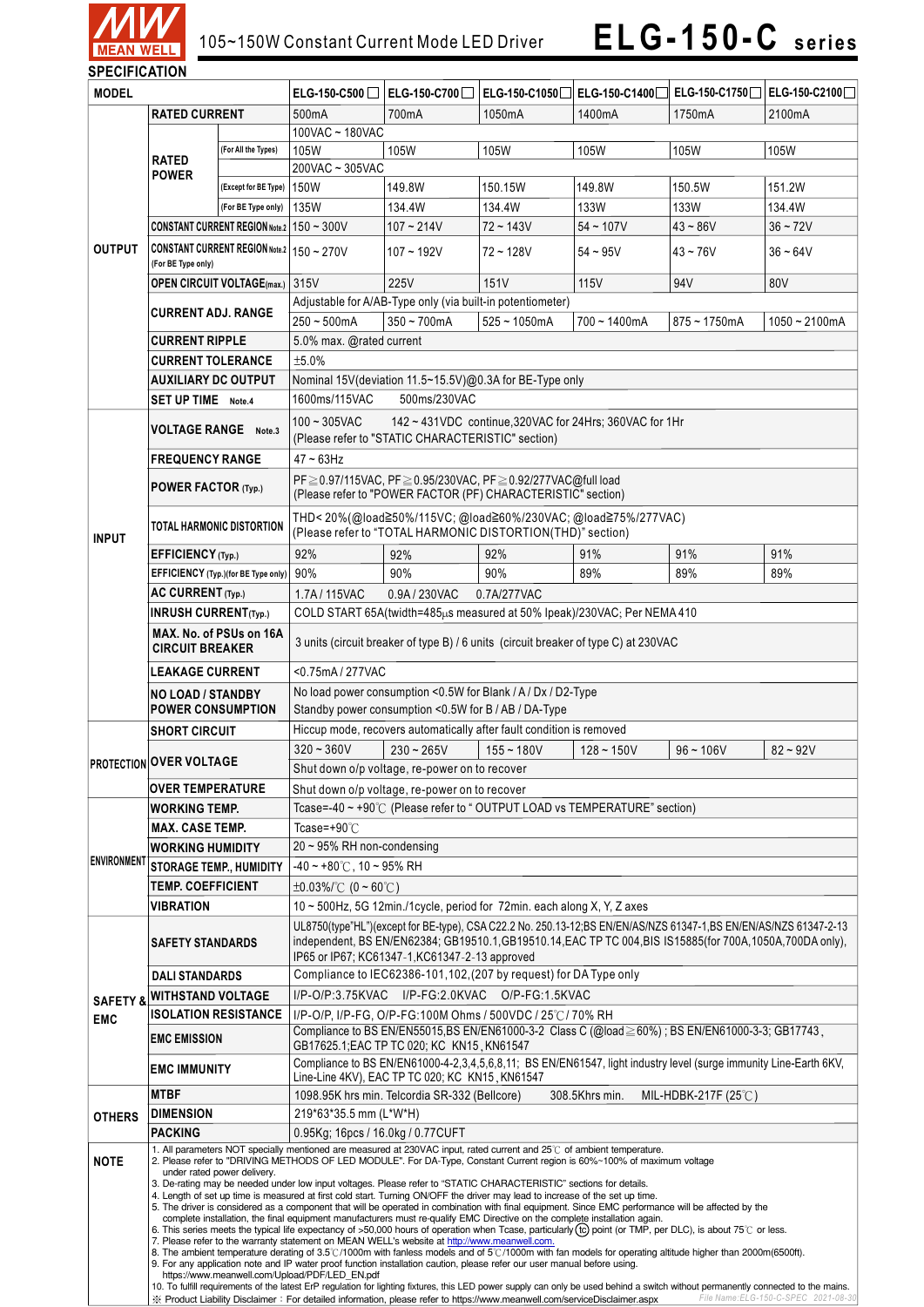



### **DRIVING METHODS OF LED MODULE**

※ This series works in constant current mode to directly drive the LEDs.



Typical output current normalized by rated current (%)

◎ This characteristic applies to Blank/A/B/AB/DX/D2/BE-Type, For DA-Type, the Constant Current area is 60%~100% Vo.

In the constant current region, the highest voltage at the output of the driver depends on the configuration of the end systems.

Should there be any compatibility issues, please contact MEAN WELL.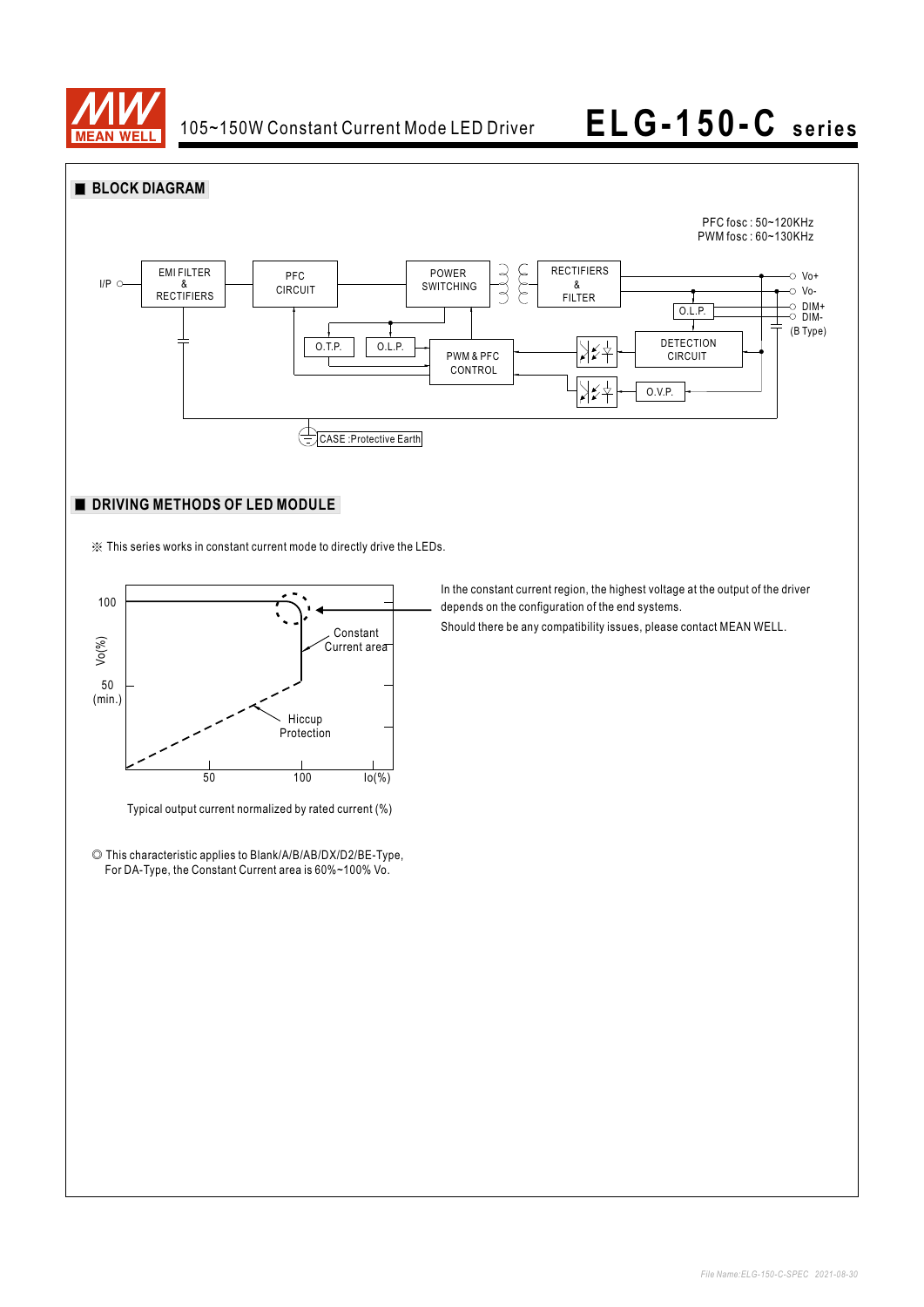

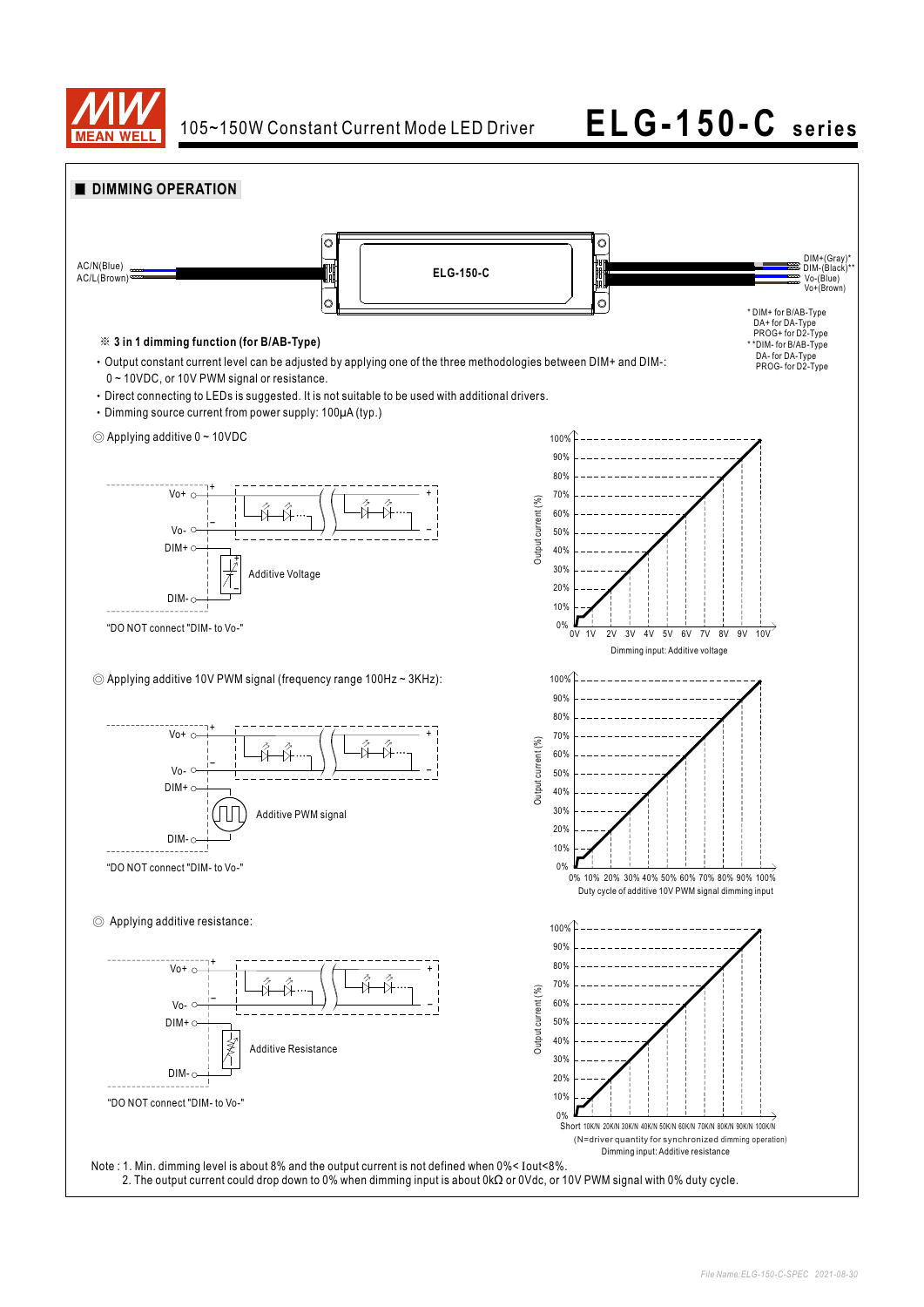

### ※ **DALI Interface (primary side; for DA-Type)**

- ‧Apply DALI signal between DA+ and DA-.
- ‧DALI protocol comprises 16 groups and 64 addresses.
- ‧First step is fixed at 8% of output.

#### ※ **Smart timer dimming function (for Dxx-Type by User definition)**

 MEAN WELL Smart timer dimming primarily provides the adaptive proportion dimming profile for the output constant current level to perform up to 14 consecutive hours. 3 dimming profiles hereunder are defined accounting for the most frequently seen applications. If other options may be needed, please contact MEAN WELL for details.

Ex : ◎ D01-Type: the profile recommended for residential lighting



Set up for D01-Type in Smart timer dimming software program:

|         | Τ1    | T2    | T3    | Τ4  |
|---------|-------|-------|-------|-----|
| TIME**  | 06:00 | 07:00 | 11:00 | --- |
| LEVEL** | 100%  | 70%   | 50%   | 70% |

#### Operating Time(HH:MM)

\*\*: TIME matches Operating Time in the diagram whereas LEVEL matches Dimming Level.

- Example: If a residential lighting application adopts D01-Type, when turning on the power supply at 6:00pm, for instance:
- [1] The power supply will switch to the constant current level at 100% starting from 6:00pm.
- [2] The power supply will switch to the constant current level at 70% in turn, starting from 0:00am, which is 06:00 after the power supply turns on.
- [3] The power supply will switch to the constant current level at 50% in turn, starting from 1:00am, which is 07:00 after the power supply turns on.
- [4] The power supply will switch to the constant current level at 70% in turn, starting from 5:00am, which is 11:00 after the power supply turns on. The constant current level remains till 8:00am, which is 14:00 after the power supply turns on.

Ex: ◎ D02-Type: the profile recommended for street lighting



Set up for D02-Type in Smart timer dimming software program:

|         | Τ1    | Т2    | T3   | T4    | T5  |
|---------|-------|-------|------|-------|-----|
| TIME**  | 01:00 | 03:00 | 8:00 | 11:00 | --- |
| LEVEL** | 50%   | 80%   | 100% | 60%   | 80% |



\*\*: TIME matches Operating Time in the diagram whereas LEVEL matches Dimming Level.

- Example: If a street lighting application adopts D02-Type, when turning on the power supply at 5:00pm, for instance:
- [1] The power supply will switch to the constant current level at 50% starting from 5:00pm.
- [2] The power supply will switch to the constant current level at 80% in turn, starting from 6:00pm, which is 01:00 after the power supply turns on.
- [3] The power supply will switch to the constant current level at 100% in turn, starting from 8:00pm, which is 03:00 after the power supply turns on.
- [4] The power supply will switch to the constant current level at 60% in turn, starting from 1:00am, which is 08:00 after the power supply turns on.

[5] The power supply will switch to the constant current level at 80% in turn, starting from 4:00am, which is 11:00 after the power supply turns on. The constant current level remains till 6:30am, which is 14:00 after the power supply turns on.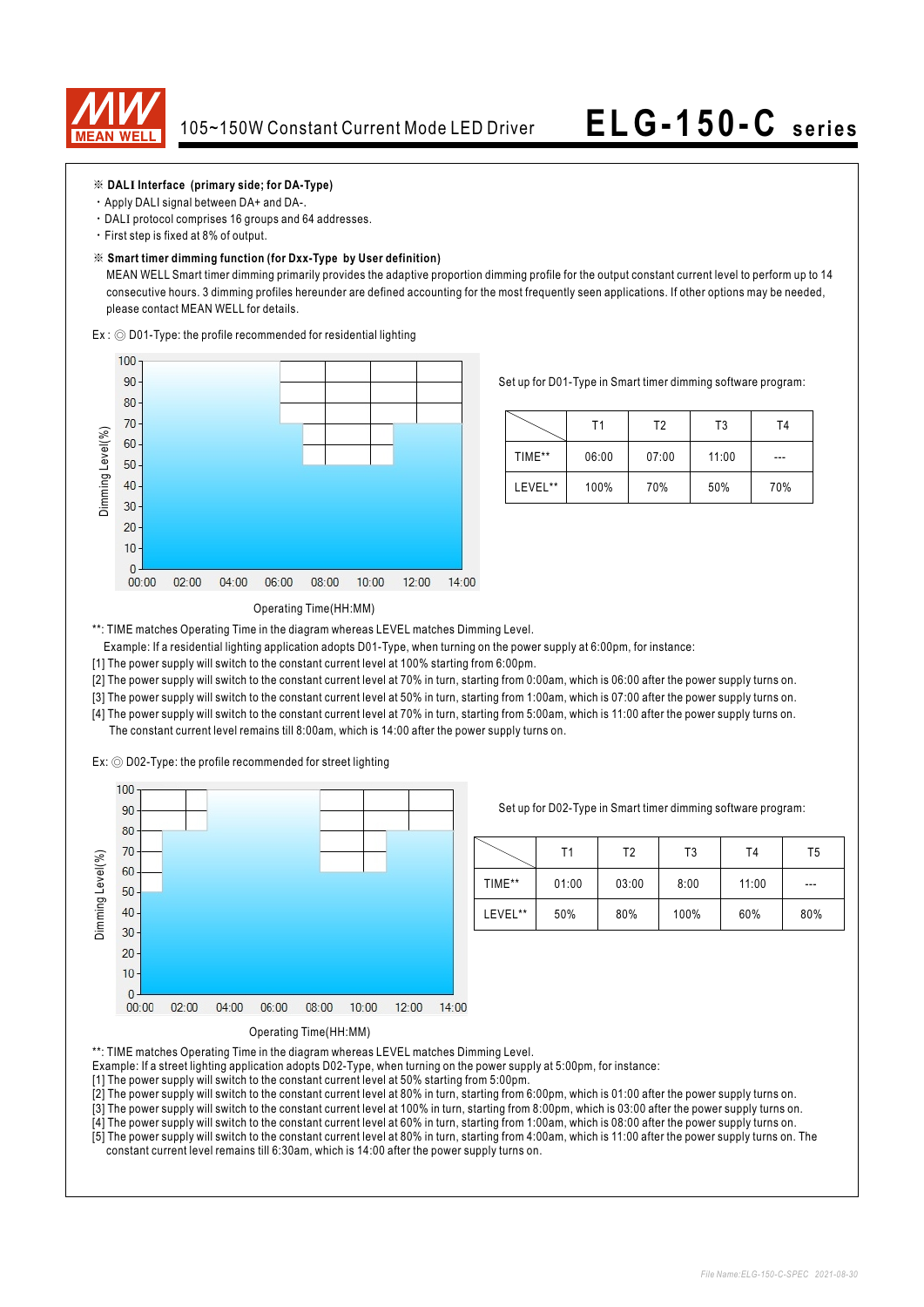



Set up for D03-Type in Smart timer dimming software program:

|         | Τ1    | T <sub>2</sub> | T <sub>3</sub> |
|---------|-------|----------------|----------------|
| TIME**  | 01:30 | 11:00          |                |
| LEVEL** | 70%   | 100%           | 70%            |

\*\*: TIME matches Operating Time in the diagram whereas LEVEL matches Dimming Level.

Example: If a tunnel lighting application adopts D03-Type, when turning on the power supply at 4:30pm, for instance:

[1] The power supply will switch to the constant current level at 70% starting from 4:30pm.

[2] The power supply will switch to the constant current level at 100% in turn, starting from 6:00pm, which is 01:30 after the power supply turns on.

[3] The power supply will switch to the constant current level at 70% in turn, starting from 5:00am, which is 11:00 after the power supply turns on. The constant current level remains till 6:30am, which is 14:00 after the power supply turns on.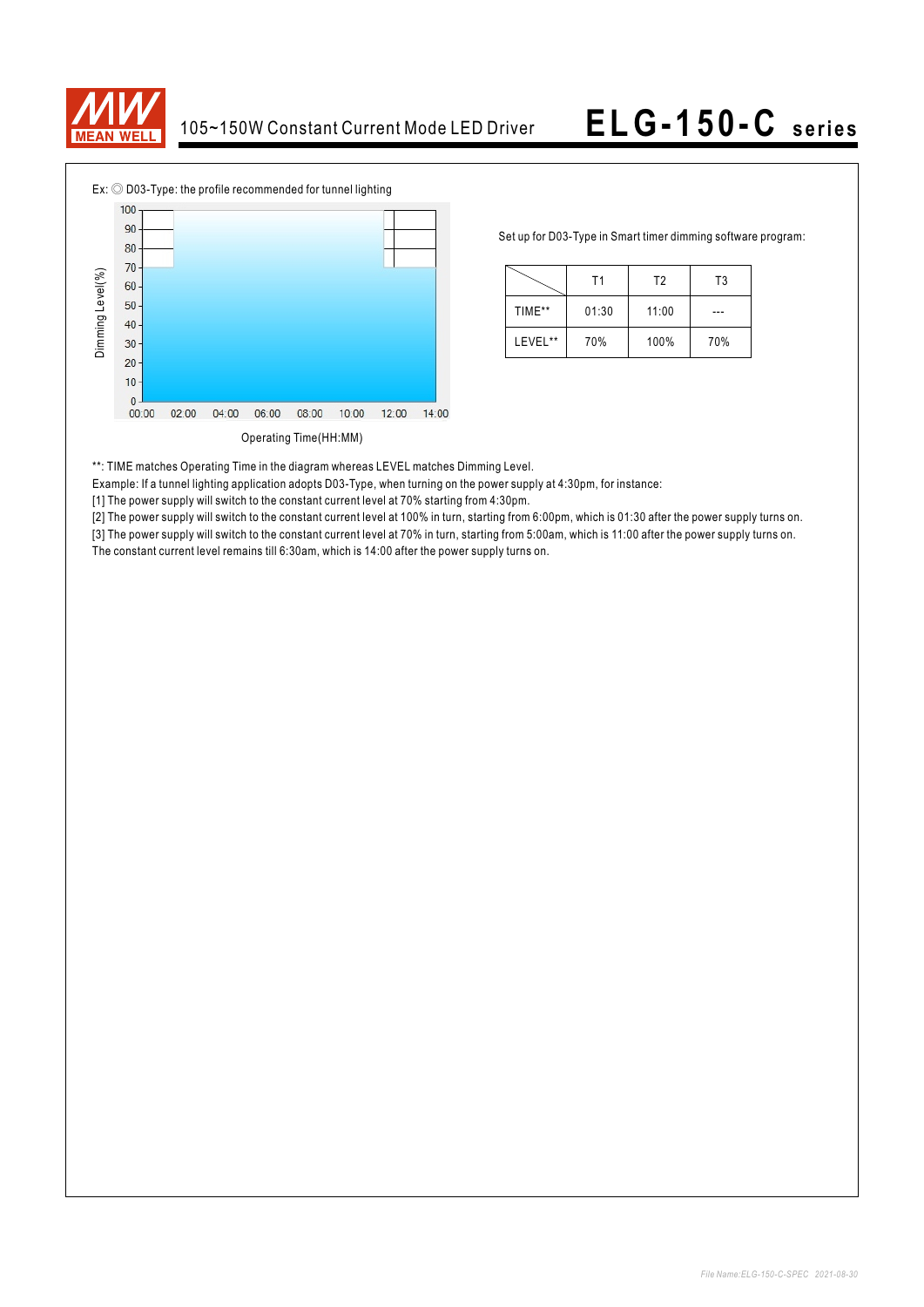

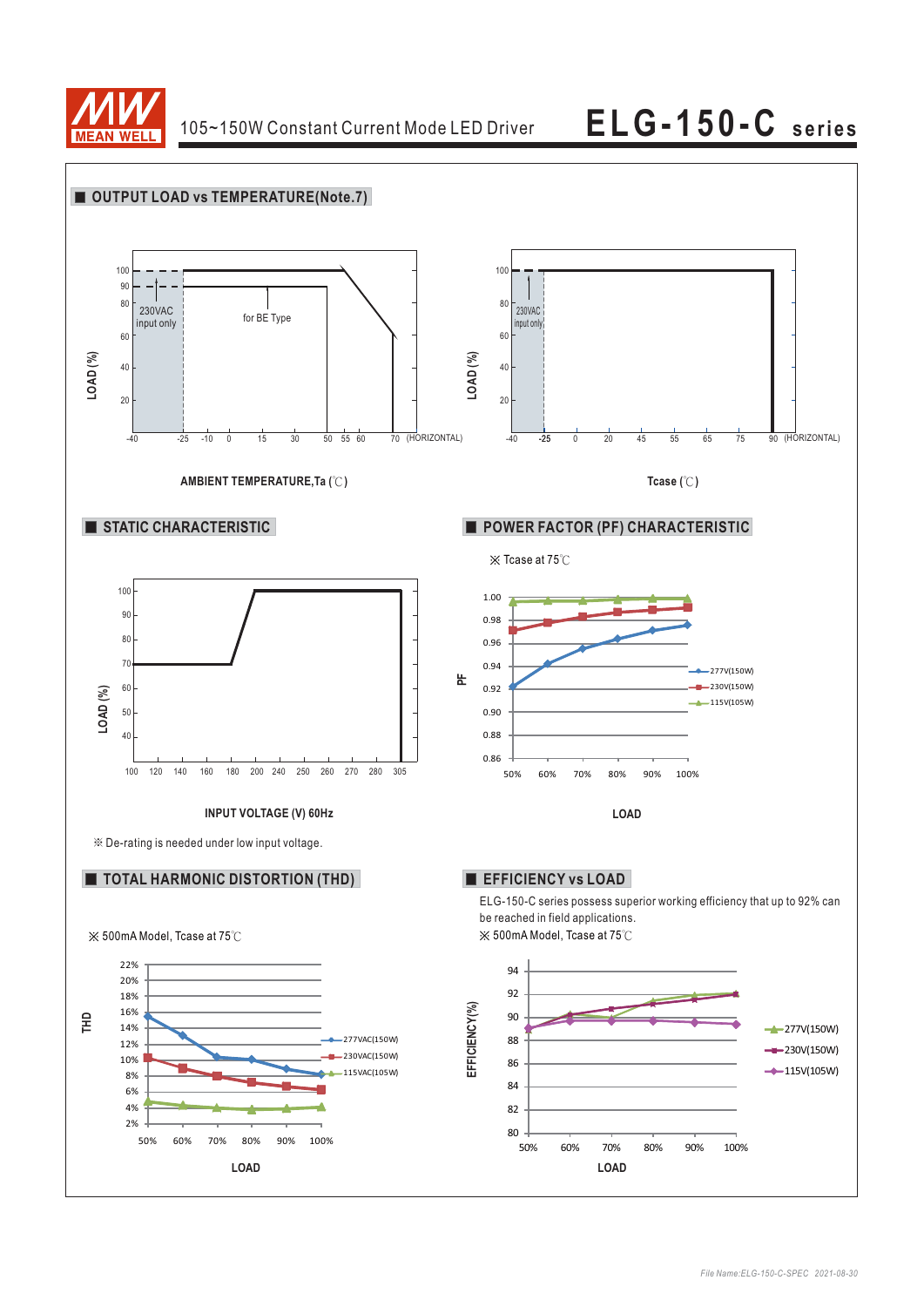



Tcase  $($   $\mathbb{C}$   $)$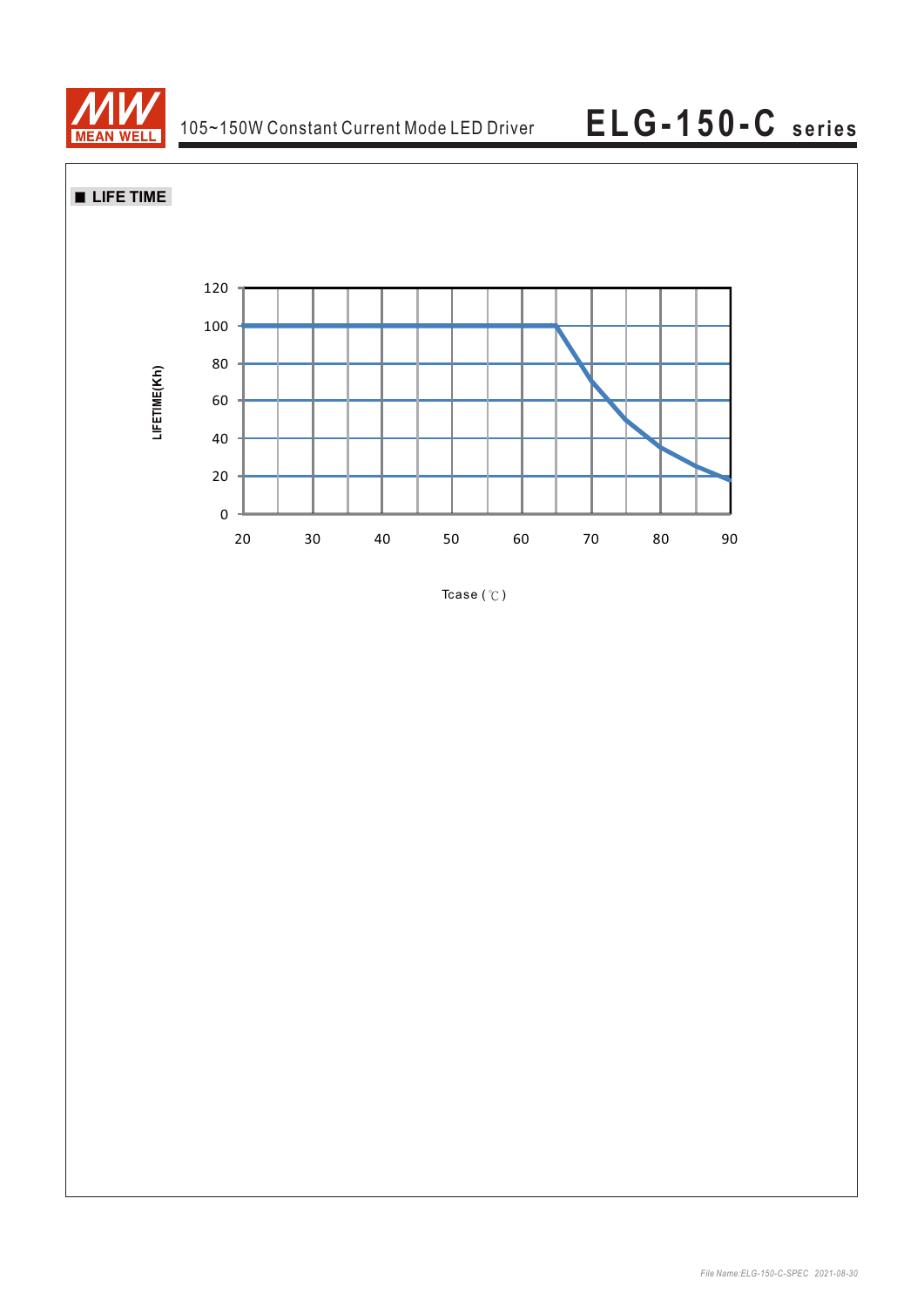

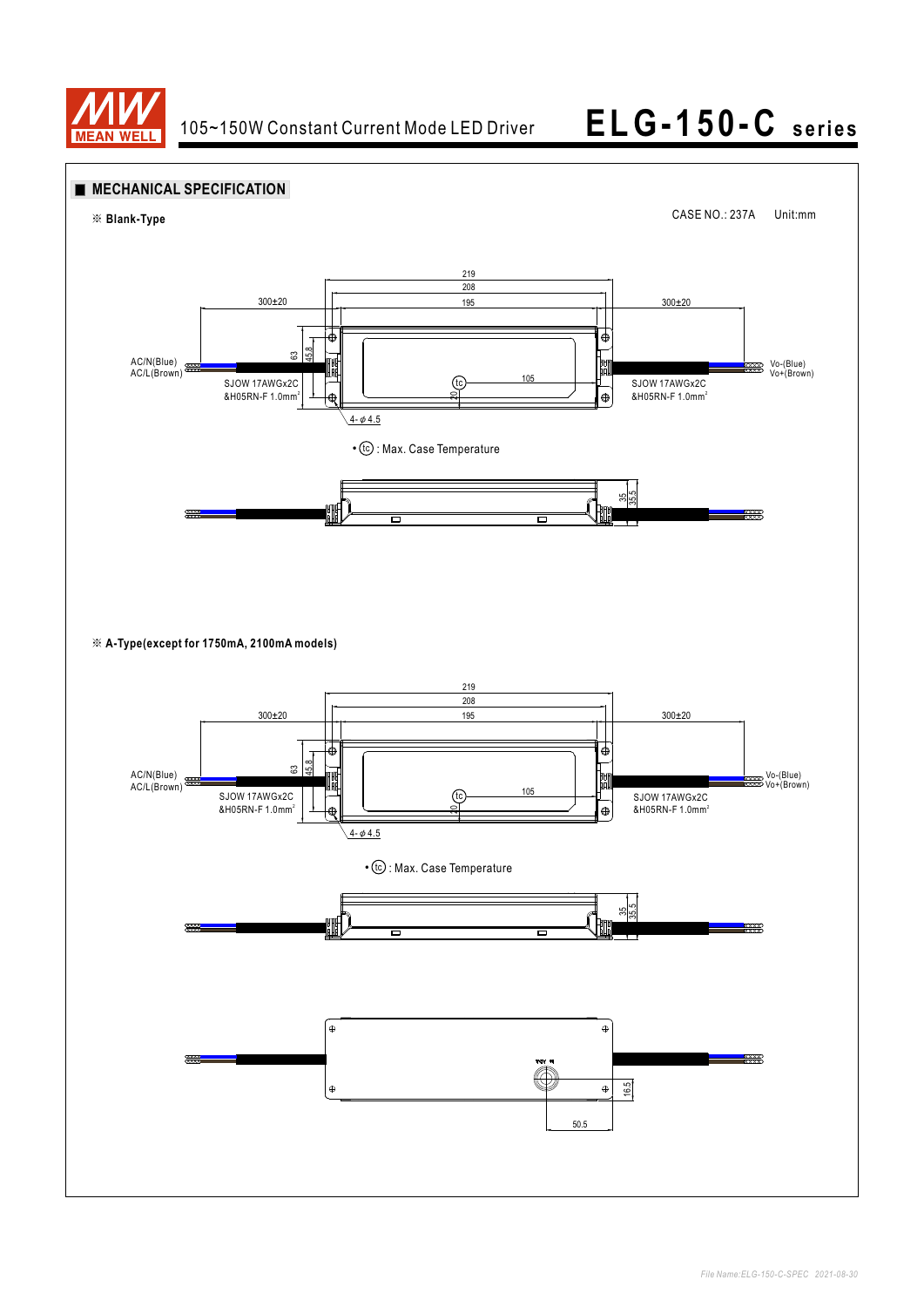

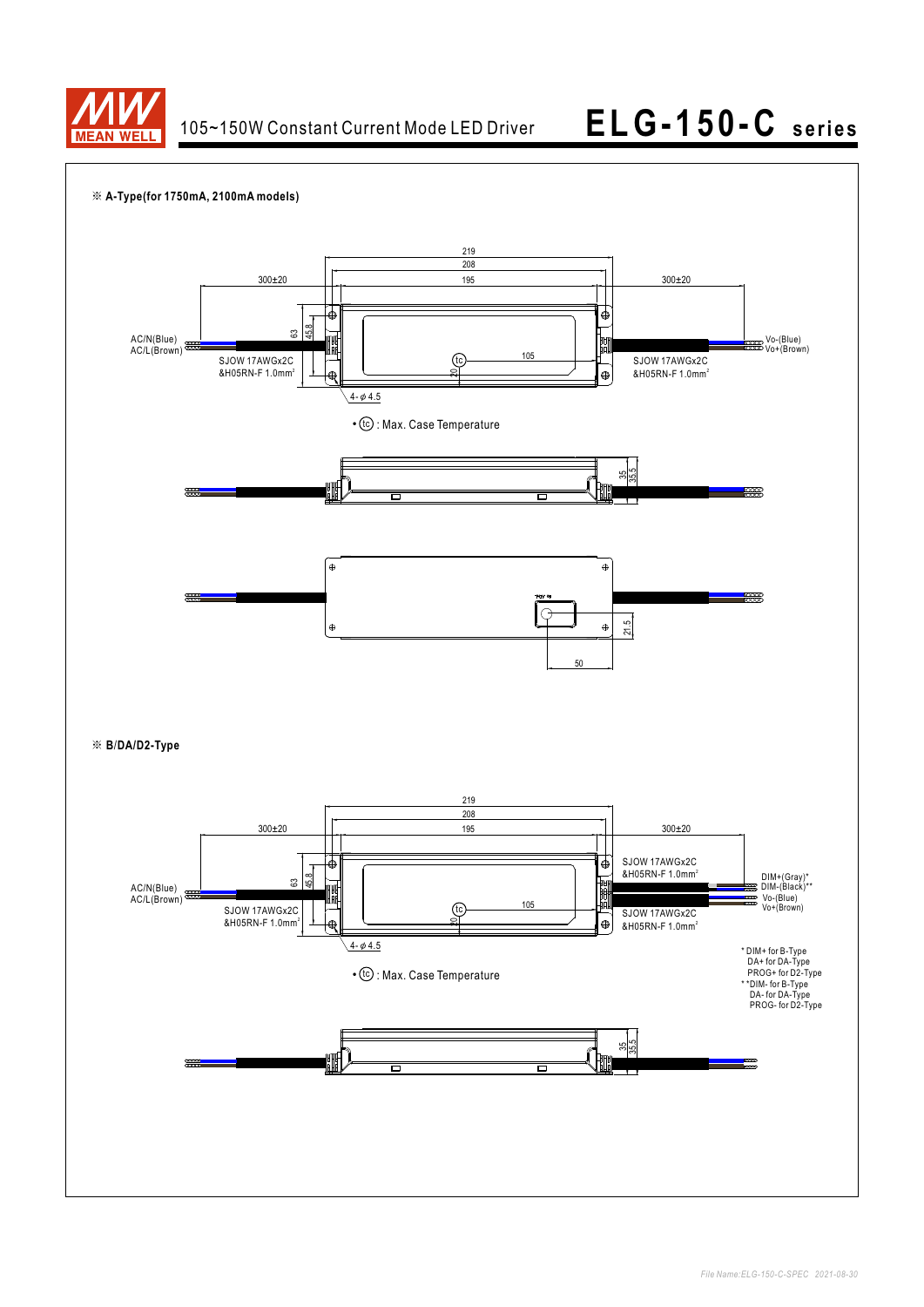